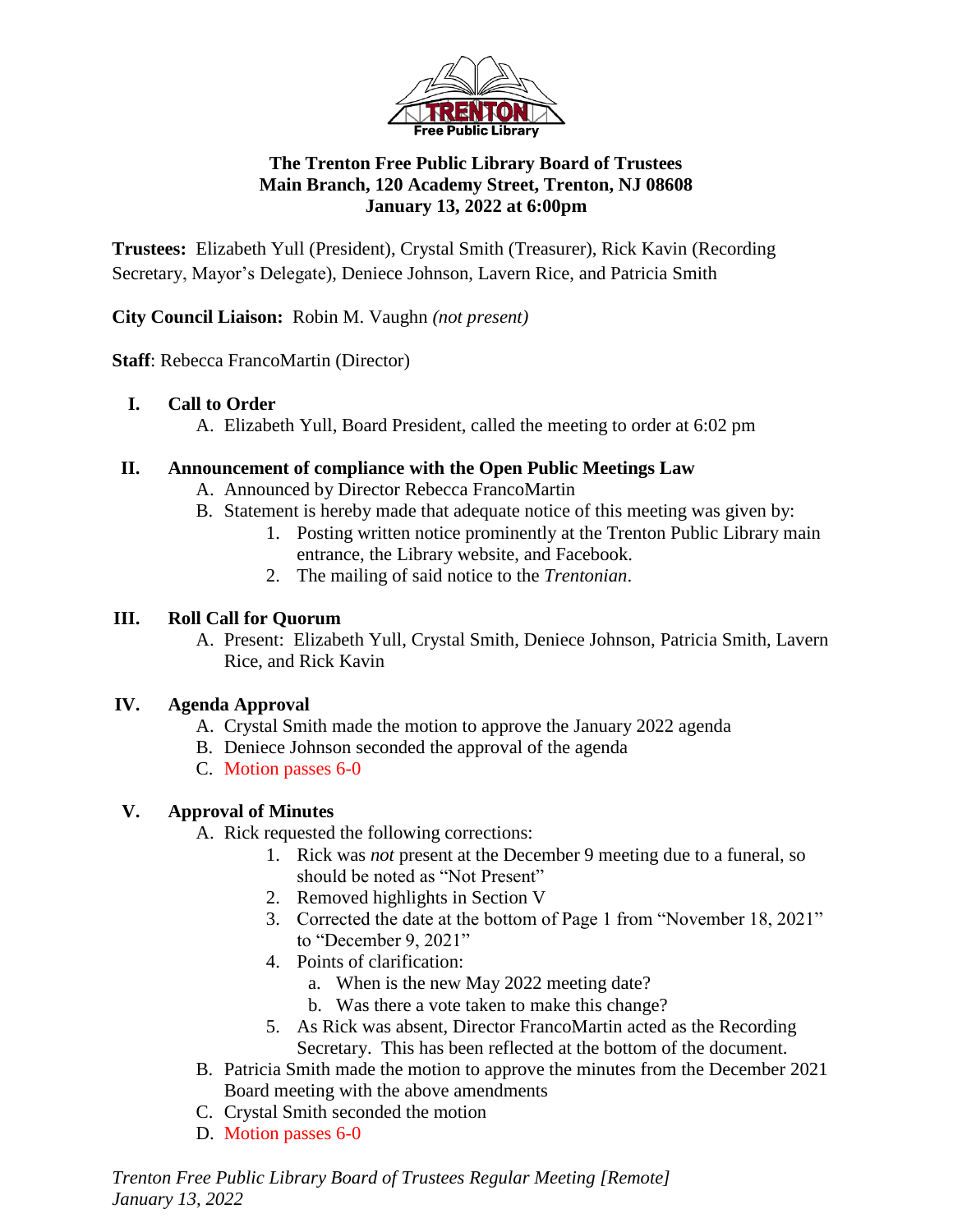#### **VI. Open Public Address**

- A. No members of the public present via Zoom
- B. *(no public comment)*

## **VII. Presentations**

- A. Financials *(presented by Ann C. Zawartkay, CPA, CGMA)*
	- 1. *(see "December 2021 financial reports" from Ann C. Zawartkay, CPA, CGMA)*
	- 2. Total fund balance (as of 12/31/21 for TY budget) was **\$2.8M**
		- a. \$1.5M in cash/investments, of which \$292,000 is in TFPL's operating checking account
		- b. This is a \$161,000 decrease from previous month due to operating activity
		- c. Roughly \$368,000 of various trust funds and trust fund income
	- 3. Grant income over budget by \$35,000 since TFPL does not routinely budget for grants
	- 4. NJ State Aid over budget by \$14,000 because base appropriation increased over prior years' average payments
	- 5. Personnel expenses over budget by \$82,000 due to 2020 hazard pay paid out in July – an additional appropriation was received from the City to cover the expense
	- 6. Library materials, programming expenses, and planned expenditures from surplus for the Reading Room and tech upgrades are over budget
	- 7. Insurance expenses, facilities and utilities expenses, telephone and fax expenses, and security expenses were all under budget
	- 8. Net income (as of December 31, 2021) was a deficit of approximately \$114,000. This compares to a budgeted surplus of \$33,000 for the period, which is a negative variance of \$147,000. Excluding the reading room and technology upgrades, there is a positive variance against the operating budget of \$84,000.
	- 9. The Director noted that a disbursement will be made by FEMA, but there have been significant delays
	- B. Personnel Report *(presented by Rebecca FrancoMartin)*
		- 1. *(no personnel changes)*
- C. Friends of TFPL *(presented by Pat Tumulty)*
	- 1. The Friends aided TFPL with the Holiday Gift Giveaway
		- a. Pat noted the exemplary work of both Ebony and Damaris
		- b. Pat commented that the event was well-organized and wellreceived
		- c. The Friends gave a \$250 donation to buy additional gifts
- D. Director's Report *(presented by Director Rebecca FrancoMartin)*

## 1. **COMMUNITY PARTNERS**

## a. **Patriots Week**

- i. Event scheduled for Dec.  $27<sup>th</sup>$  was cancelled by the sponsor, the Old Mill Hill Society (OMHS) due to COVID
- ii. Future event will be scheduled when it is safe to gather a large group in the TFPL Reading Room
- b. **Trenton NAACP**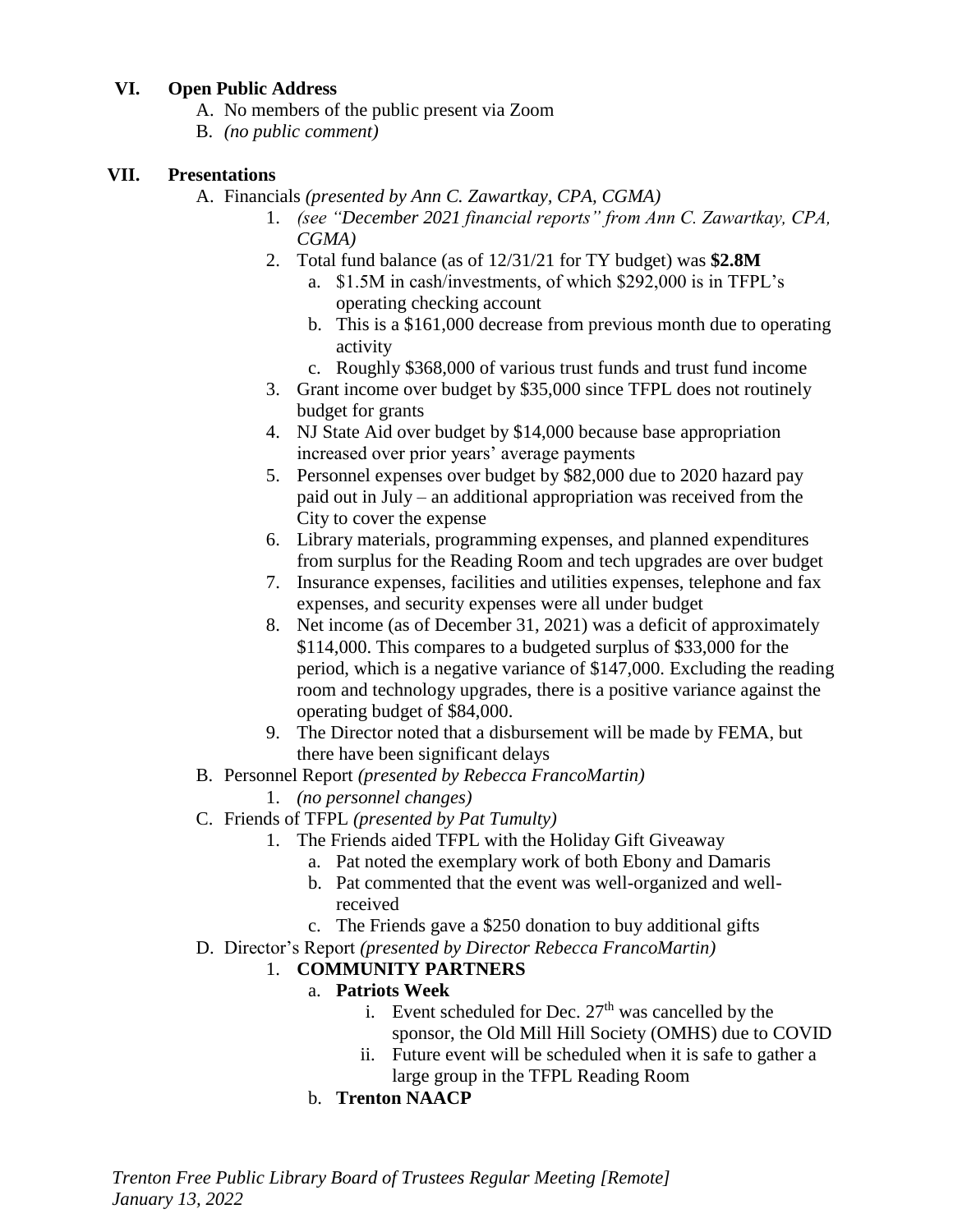- i. Leslie Summiel of the Trenton NAACP attended the last OMHS meeting
- ii. Wants to partner with OMHS and TFPL on Community **Conversations**
- iii. Director will be meeting with Mr. Summiel to discuss topics/format

## 2. **MARKETING**

## a. **Trenton Daily**

- i. Reporter Drew Mumich of *Trenton Daily* interviewed Librarian Jungwon DeVone and Director FrancoMartin about the Holiday Recipe Exchange
- ii. Mumich will report on TFPL events moving forward

## b. **Monthly Adult Programming Calendar**

- i. Template created for adult programs and events
- ii. First issued for Jan. 2022

### c. **Z-Fold Brochure**

i. Being created to advertise mission, services, and events in preparation for new logo

## 3. **BUILDING & TECHNOLOGY**

### a. **Maintenance and IT**

- i. Ticketing system created to ensure accurate records
- ii. Provides a simple and efficient way to communicate needs within the building

### b. **Door Counter**

- i. Installed in November
- ii. Supervising Librarian Shanshan Ming has gathered statistics
- iii. Total December visits: 3,994
- iv. Average daily visits: 166
- v. Wednesdays are highest-traffic days due to tablet giveaway program (average of 226 visits on Wednesdays)
- vi. Friday mornings are also busy (9-11am), while evenings are generally slow (5-8pm)

## c. **Project Structured Cabling Plans**

- i. Provided to TFPL in two formats:
	- Hard copy
	- Digital version by Maestro
- ii. Will serve as a guide for future IT companies that may be awarded a contract by the City

## d. **Maintenance**

- i. Spread thin with large portion of time devoted to items related to the HVAC project
- ii. Team members have also experienced personal issues and illnesses requiring time off
- iii. Despite these challenges, the team continues to respond to staff needs, provide daily building maintenance, and engage vendors

## 4. **STAFF & VOLUNTEERS**

a. **COVID**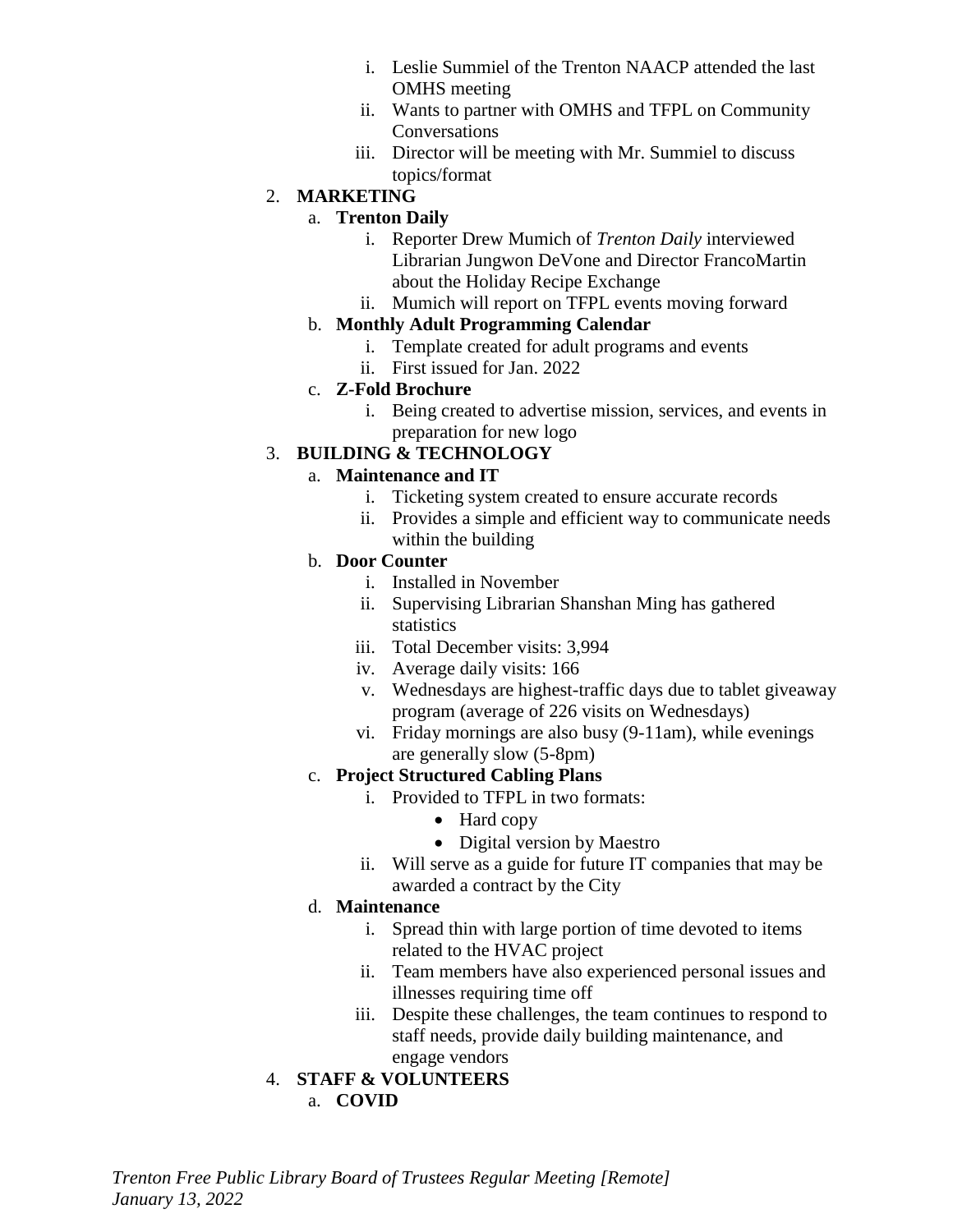- i. Illness and related stress has taken its toll on staff, though they continue to rally when it comes to job performance, assisting one another, and providing support
- ii. The Director praised the work and dedication of the staff under very challenging circumstances in providing more services than normal to patrons in need

## b. **Page – Restraining Order**

- i. A TFPL Page is experiencing stalking from a former boyfriend stalking, including while at work
- ii. The Page ultimately obtained a restraining order against the individual
- iii. Both the Director and Security Officer are aware and working to ensure the Page's safety and the safety of the TFPL staff and property
- iv. The individual has been formally banned from the Library

## c. **Staff Day (Friday, Jan. 21st)**

- i. Will *not* be a full-staff in-person event anymore due to COVID concerns – instead, staff will work in small groups
- ii. Will instead be a **Staff In-Service Day** that will provide time for staff to catch up on individual or small group projects, receive training on requested topics, and review the staff manual and emergency procedures
- iii. There will be an unannounced fire drill during the event

## 5. **CONTINUING EDUCATION & MEETINGS**

## a. **Mercer County College**

- i. Met with James Kerney Campus Director to discuss agreement between the two organizations' libraries signed in the 90s
- ii. Will continue to partner in new ways once a new agreement is formalized
- iii. Areas of concern include WiFi hotspots for students as well as an outlet for in-person resources and services provided by TFPL

#### b. **Fresh Start Program**

- i. Met with New Jersey State Library (NJSL) to discuss continuation of program for returning citizens
- ii. Funding awarded for a six-month period ending June 2022
- iii. NJSL is hopeful there will be additional funding to further extend the program
- iv. There is high demand for this program and related services from TFPL patrons
- v. Both the Program Manager and Social Worker previously assigned to TFPL returned to business hours at the Library beginning Wednesday, Jan. 12

#### c. **Baker & Taylor**

- i. Attended quarterly meetings
- ii. Director voiced concerns about delay of grant-funded Pop-Up Libraries and lack of communication

#### d. **Ingram Content Group**

i. Meeting scheduled due to concerns with Baker & Taylor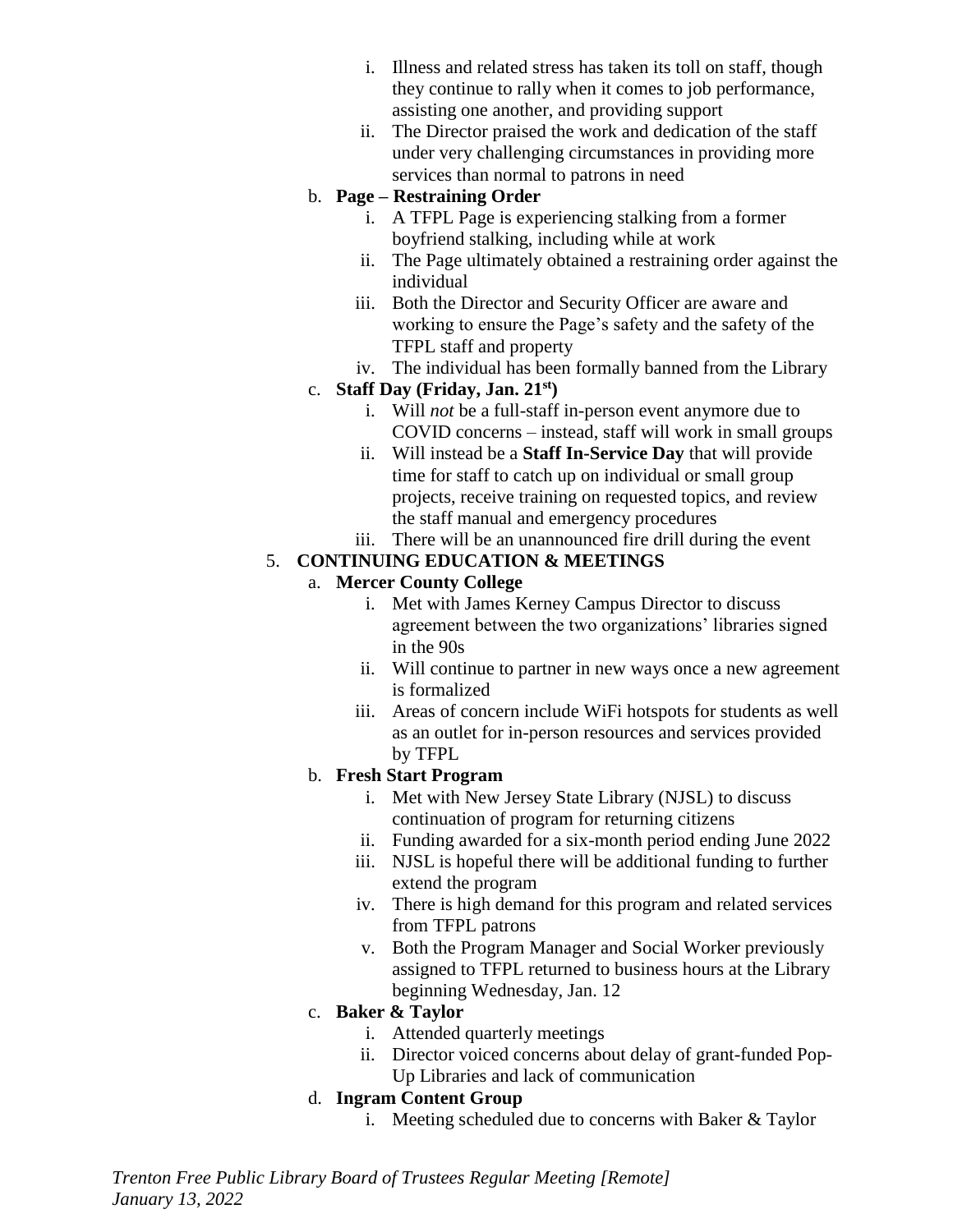- ii. ICG is a large provider of physical materials and other library/education-related materials and provides access to more than 17 million items that B&T order to ship to public libraries
- iii. TFPL may contract with ICG as a secondary provider until we can make a fully-informed decision about whether they should be the primary provider

## 6. **COLLECTIONS & MATERIALS**

## a. **Newspapers**

- i. Delivery remains spotty, mainly for the *Trenton Times* and the *Trentonian*
- ii. The *Trentonian* has been the largest problem it is also a high cost to maintain and their billing is incorrect
- iii. Papers are currently available online as well
- iv. A "dummy" library card has been created to allow patrons to read newspapers on the database so that they may exceed allotted computer time to read the digital versions if print versions are not available
- v. TFPL will purchase one daily copy of the *Trentonian* for archival purposes and eliminate the subscription

## b. **Circulation of Physical Materials**

- i. Remaining steady at an average of 2,200 items per month
- ii. Increase expected due to rejuvenation of Adult Non-Fiction collection and the in-house county of physical materials utilized by patrons while visiting the Library

## c. **Adult Non-Fiction**

- i. Revitalization moving rapidly
- ii. Collection Development Librarian Sharon Shrieves-Ward is managing the carts for B&T accounts
- iii. Ordering completed by all Reference staff for their specific sections
- iv. Weeding is still ongoing
- v. The project has purchased \$27,808.06 in materials of a total budget of \$30,000
	- Difficult to spend entire budget due to lack of relevant materials for certain collections, such as the English as a Second Language collection

## d. **Midwest Tape (TFPL's DVD vendor)**

i. Provided new contract updated with reduced processing fees

## 7. **FINANCES/FUNDING**

## a. **Library Construction Bond (LCB)**

- i. NJLA formally announced the LCB proposed awardees and the intent for the Governor to sign the bill as submitted
- ii. NJSL sent an email to proposed awardees (including TFPL) indicating the same
- iii. Proposed awardees will receive an email about their award sometime this week

## 8. **LIBRARY SERVICES**

a. **Reference**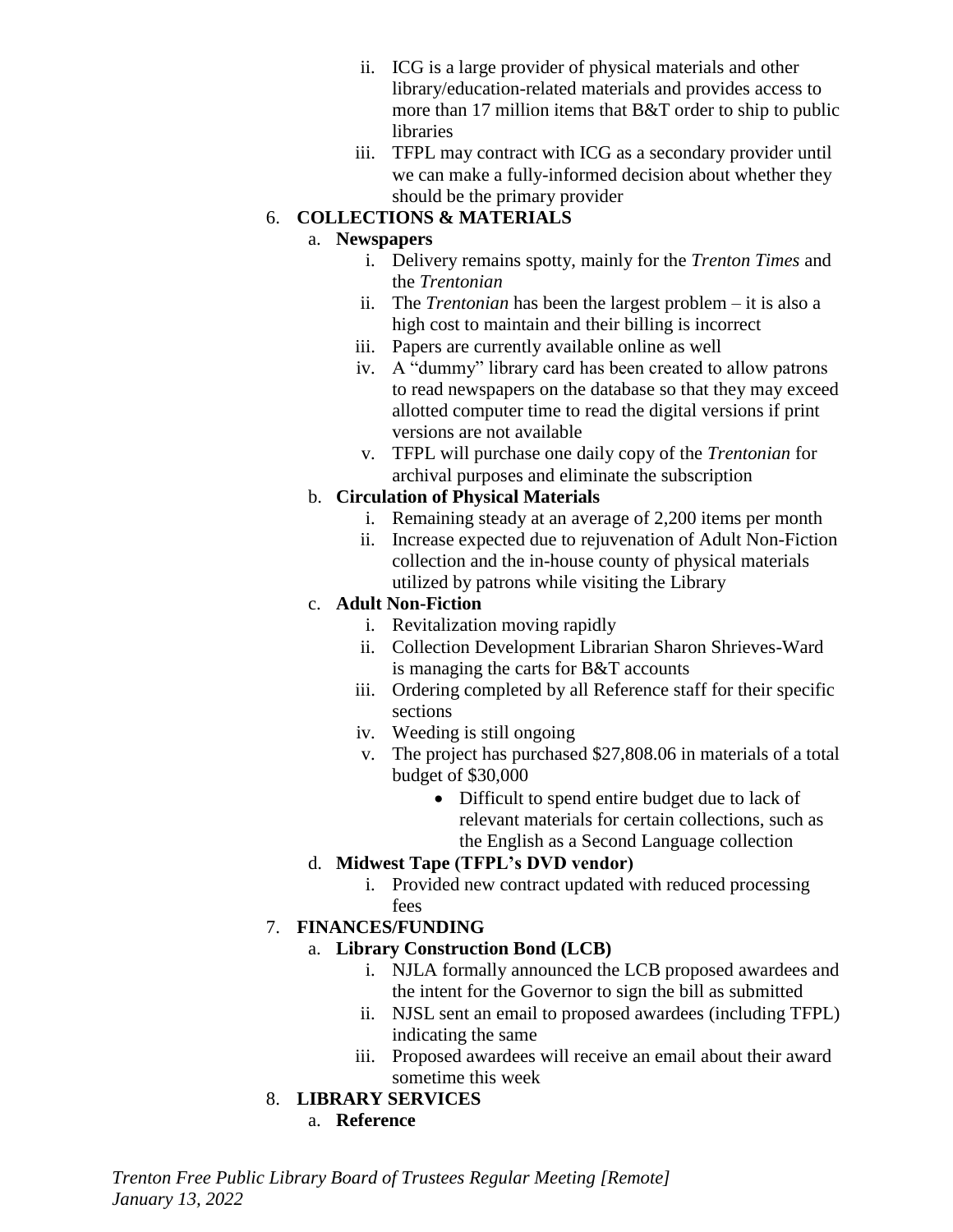- i. A **Museum of the American Revolution** pass has been added to the TFPL collection of circulating museum passes
- ii. The **NJSL + Literacy Partners Lab** is open, with an official launch on Monday, Jan. 24<sup>th</sup>
	- Christian Malave, a former TFPL Page, was hired as the Labor and Literacy Guide, which is a grantfunded position
	- Technical Services Librarian Mimi McBride is partnering with Christian as a mentor
		- Computer classes every Tuesday at 1pm
		- Helping to fill in gaps for one-on-one appointments for the grant program as needed
		- Supervising Librarian Shanshan Ming is overseeing the project

## b. **Children's**

- i. 515 **Youths** served this month through outreach, in-person class visits, take-home crafts, storytimes, programs, and the Holiday Gift Giveaway
- ii. The **Holiday Gift Giveaway** served a record-high 250 youths, with \$800 and more than 70 toys donated to provide gifts
- iii. Supervising Library Assistant Eboni Love is overseeing general operations for Youth Services

# c. **Young Adult**

- i. The **Teen Action Group (TAG)** has grown to 15 registered participants, with a core group of 6 regularly volunteering at TFPL
	- In December, TAG aided with holiday decorations and wrapping gifts for the Giveaway
	- Two members starting a knitting club for youth ages 9-17
- ii. **Zine After School Club**
	- Collaboration between Library Associate Adira Fuller-Warren and Archivist Laura Poll
	- Goal is to increase literacy and writing skills among patrons who are reluctant to write and create outside a school setting

# d. **Circulation**

- i. **Library Cards**
	- 208 library cards created or updated
	- Adult patron accounts make up bulk of new cards
	- TPS students' lunch account numbers *already* on file as their TFPL library card number, so less pressing need for student enrollment for their own cards

# ii. **Collection Weeding**

• Circulation staff and Reference Team collaborated to send 24 boxes of weeded materials from the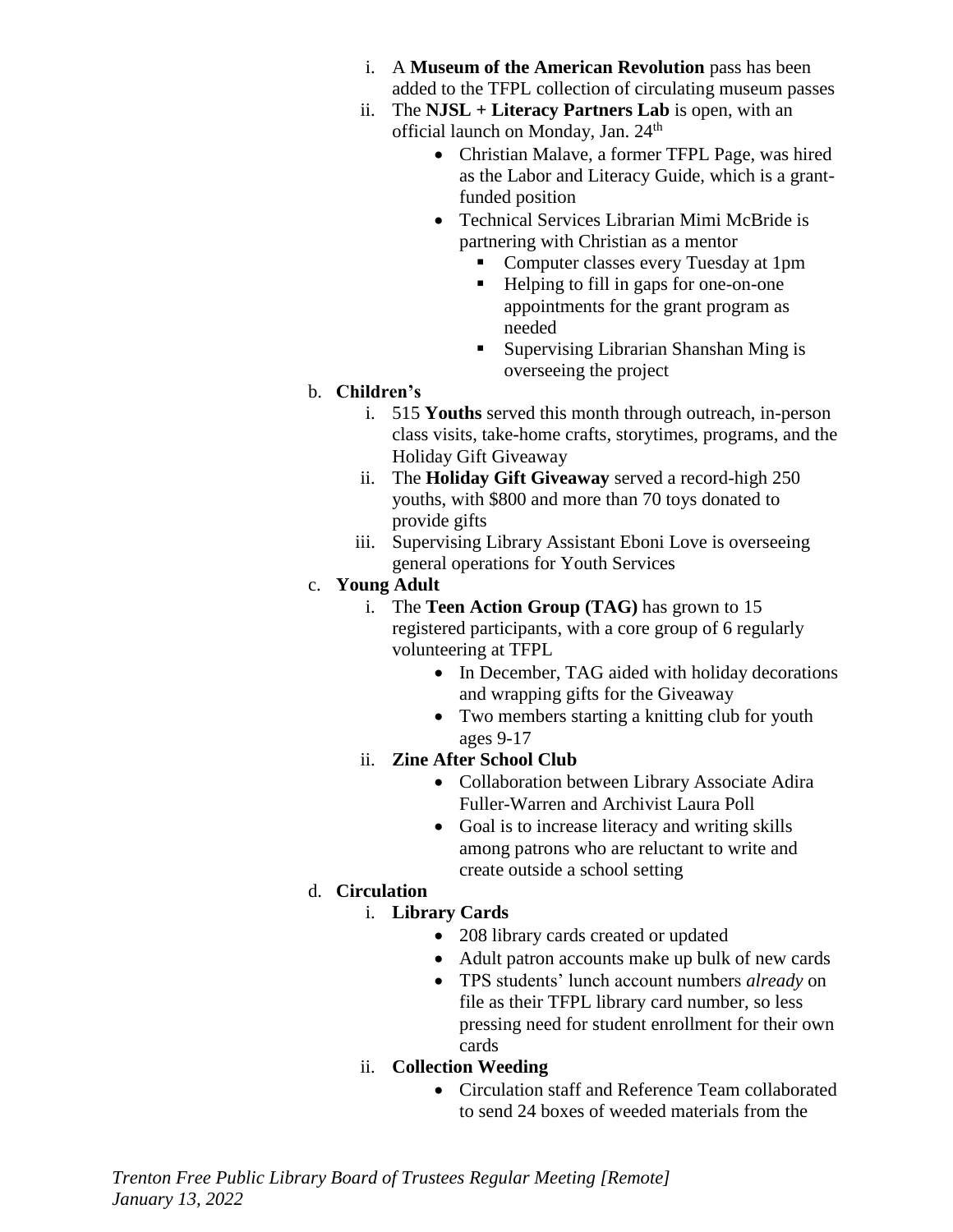Adult-Non-Fiction collection to Sustainable Shelves at B&T to be recycled

• Supervising Library Assistant Melanie Carrol is managing this project

### e. **Outreach**

## i. **Pop-Up Libraries**

- Installed and currently in use at:
	- TASK<br>■ Starbuc
	- **Starbucks**
	- East Trenton Collaborative
- Waiting on three additional devices from B&T:
	- YMCA
	- YMCA (youth content)
	- Trenton Transit Center
- B&T is in transition and thus moving slowly
- Supervising Librarian Shanshan Ming had scheduled time to meet with clients at both TASK and ETC, but both were postponed due to COVID concerns

### f. **Trentoniana**

- i. 18 patrons visited during open hours
- ii. 30 inquires received via email, phone, and research form
- iii. Archivist Laura Poll created a **Zine Collection Development Policy** *(see attachment)* based on information gathered from the online course she took, which concluded on Dec. 15

## **VIII. Action Items**

## A. Bill List

- 1. *(see "TFPL January 2022 Unpaid Bills")*
- 2. Approval of Bill List
	- a. Lavern Rice made the motion to approve the January bill list
	- b. Deniece Johnson seconded the approval of the bill list
	- c. Motion passes 6-0

#### **IX. Old Business**

- A. Approval of Logo
	- 1. The new proposed logo will be easier to transfer digitally
	- 2. The logo conforms to the colors of the new Young Adult space
	- 3. The logo is more modern, but keeps the shape and feel of the previous logo
	- 4. The Board approved the logo by acclamation
- B. Approval of Mural Design
	- 1. Both the Young Adult room and Graphic Novel area proposals were displayed
	- 2. Artists will start ASAP to be done by the spring, when their work takes them outside
	- 3. Patricia Smith made the motion to approve
	- 4. Deniece Johnson seconded the motion
	- 5. Motion passes 6-0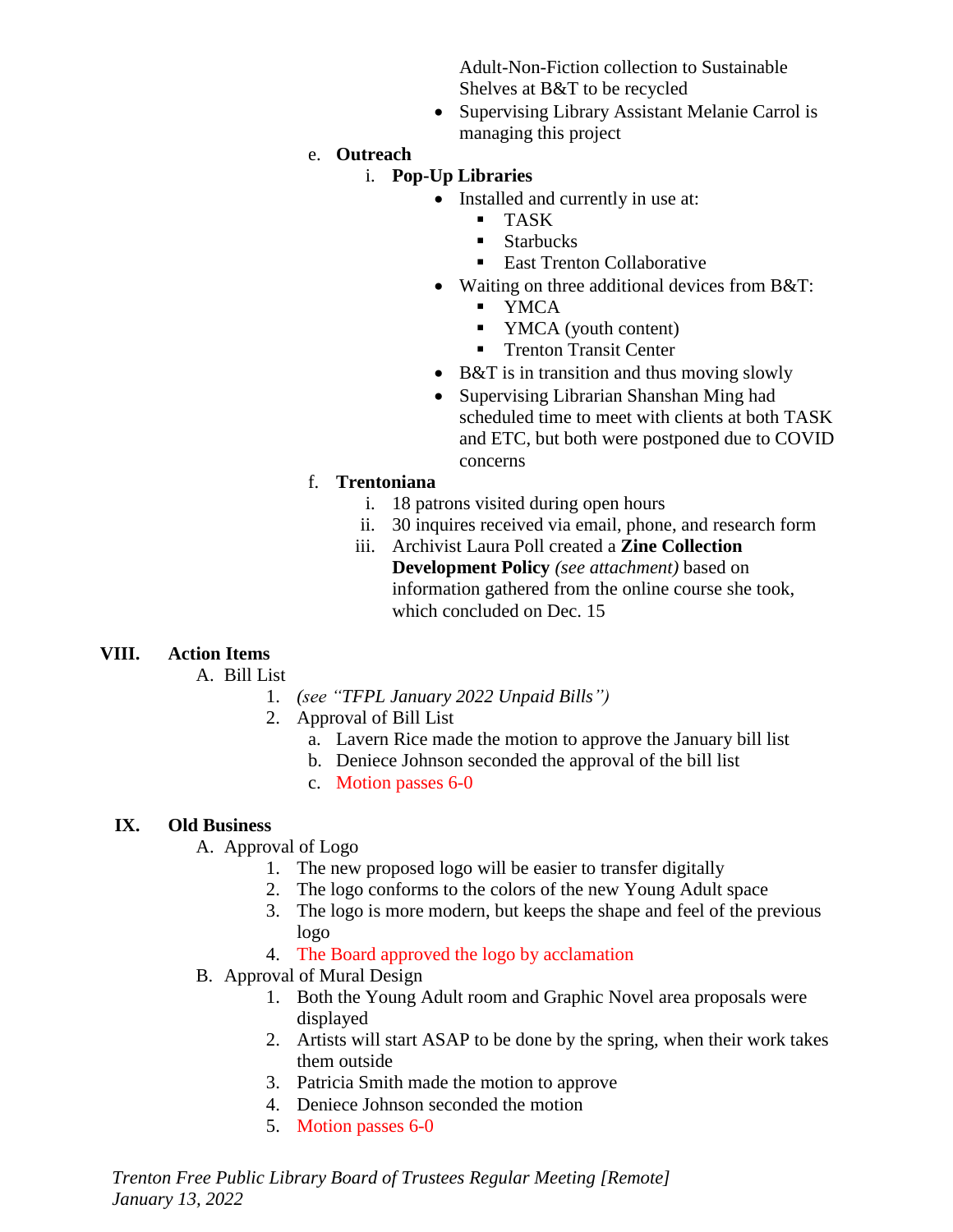- C. HVAC Update
	- 1. Under 1% asbestos, so no air monitoring is required under state law
	- 2. However, the approved bid requires air monitoring if any asbestos is found
	- 3. Issues with timely notification from vendor regarding requests
	- 4. Biweekly meetings held with Clark Caton Hintz as well as the vendor (EMY)
	- 5. EMY will be issued a cease-work order if these issues continue they have been notified to that effect. They have since been compliant with the approved contract.
- D. Tuition Assistance Reimbursement Update
	- 1. Two TFPL employees are participating
	- 2. Both are receiving high marks in their coursework
	- 3. The individuals will be reimbursed for their tuition upon submitting their qualifying grades

### **X. New Business**

- A. Lawyer Contract Appoint Flynn Martin
	- 1. No longer have a contract with previous firm
	- 2. Vicki Flynn has been servicing TFPL and the cost will actually be a bit lower
	- 3. Ms. Flynn provided advice on major issues including union negotiations
	- 4. Ms. Flynn is currently serving as special counsel
	- 5. Motion to appoint Flynn Martin as TFPL legal counsel
		- a. Crystal Smith made the motion
		- b. Patricia Smith seconded the motion
		- c. Motion passes 5-0-1 with Deniece Johnson abstaining
- B. Budget for Calendar Year 2022
	- 1. Line item for tuition reimbursement will be moved to Professional Development
	- 2. "Books/eBooks" line item separated out into individual Departments
	- 3. Crystal Smith made a motion to approve the 2022 Calendar Year budget
	- 4. Rick Kavin seconded the motion
	- 5. Motion passes 6-0
- C. Zine Collection Development Policy *(see attachment)*
	- 1. Questions were raised about the prohibition on certain language that could be perceived as bigoted
		- a. Pat Tumulty noted the recent rise in controversy regarding prohibition of certain books, especially in public school libraries
		- b. Pat T. also noted that the NJLA recently released a policy on censorship in Libraries that may be instructive here
	- 2. Tabled until the February meeting so that the Director can clarify with Archivist
- D. Investors Bank Account
	- 1. Transfer credit card transaction account to PNC Bank
	- 2. Currently serves as a "middle man" account
	- 3. Liz and Crystal will cancel Investors account once all credit card payments are moved over
	- 4. Lavern Rice made a motion to move credit card transactions from Investors Bank account to the existing PNC Bank operating account